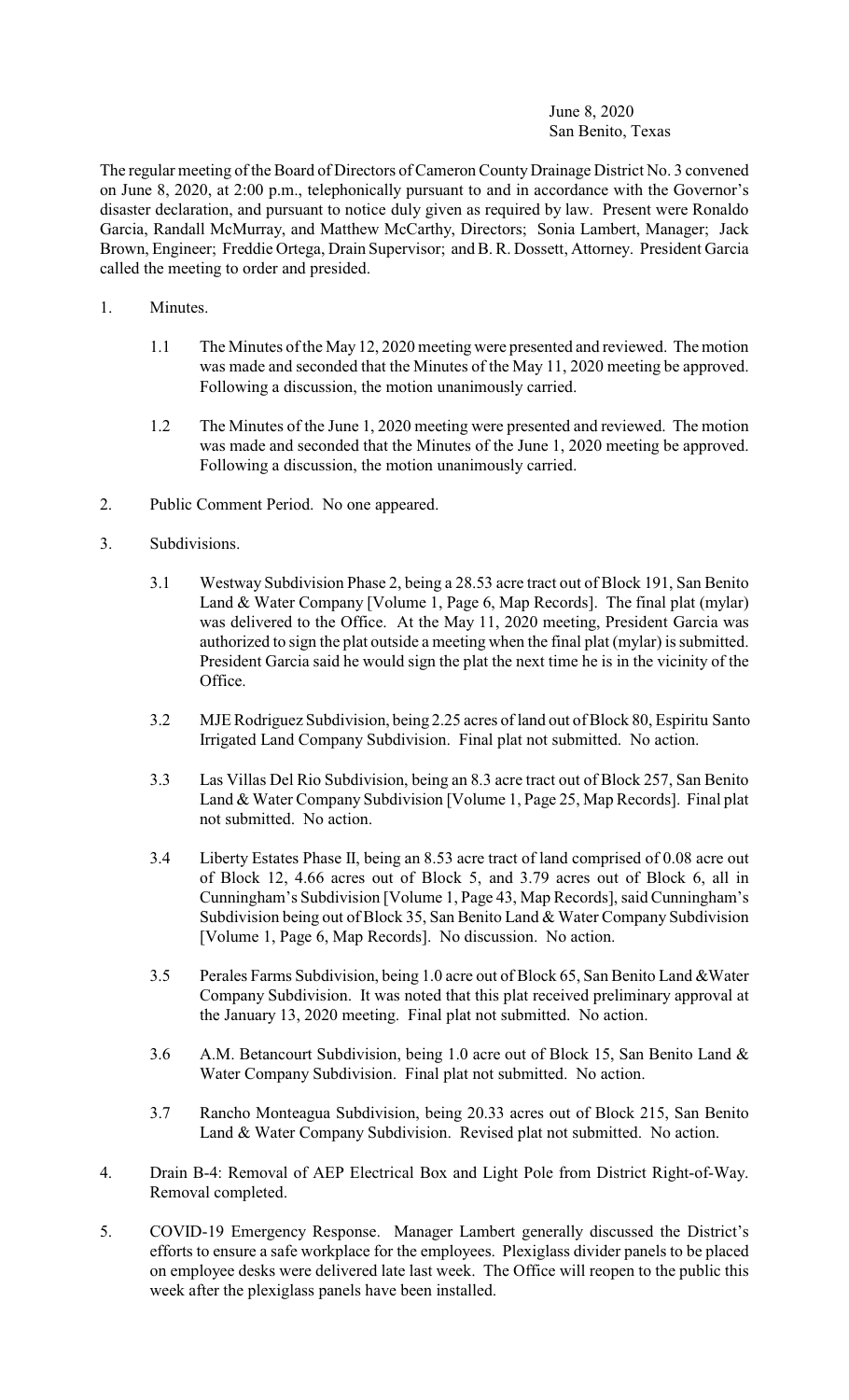- 6. Pollution Control/MS4 Permit: Tire and Debris Pickup and Disposal. The meeting with the County has not been rescheduled. Due to the COVID-19 pandemic, the County is not receptive to meetings. It was noted that the County held a tire collection event last week.
- 7. Vehicles/Equipment.
	- 7.1 Backhoe Purchased at March 9, 2020 Meeting. Machine might be delivered next week.
	- 7.2 Brush Cutters Scheduled for Delivery in April 2020. Two machines still lack rear shredders. Still withholding payment.
- 8. Projects.
	- 8.1 NRCS Disaster Relief/EWP Grant for Repairs.
		- (a) Status Report. The completion date has been extended to October 6, 2020.
		- (b) Consider Bids and AwardContracts. The project was divided into three parts designated Contract 1, Contract 2, and Contract 3.
			- Contract 1: Four contractors bid on this contract. Diamond 8 Industries submitted the low bid of \$981,936.80. Engineer Brown advised that Diamond 8 Industries is a responsible contractor. The motion was made and seconded that the bid of Diamond 8 Industries in the amount of \$981,936.80 be accepted, and Contract 1 be awarded to Diamond 8 Industries. Following a discussion, the motion unanimously carried.
			- Contract 2: Only H20 submitted a bid, in the amount of \$5,069.000.00. Engineer Brown advised that H20 is a responsible contractor. The motion was made and seconded that the bid of H20 in the amount of \$5,069.000.00 be accepted, and Contract 2 be awarded to H20. Following a discussion, the motion unanimously carried.
			- Contract 3: Three contractors bid on this contract. Rhyner Construction submitted the low bid of \$2,899,999.00. Engineer Brown advised that Rhyner Construction is a responsible contractor. The motion was made and seconded that the bid of Rhyner Construction in the amount of \$2,899,999.00 be accepted, and Contract 3 be awarded to Rhyner Construction . Following a discussion, the motion unanimously carried.
		- (c) Action Required to Finalize Contracts. The motion was made and seconded that Manager Lambert be authorized to sign the contracts in the event President Garcia advises he is unable to sign for any reason.

Manager Lambert noted that the District's match will be 25%. The District will submit draw requests to NCRS as the contractors' draw requests are approved. The contractors will expect to be paid even though the NCRS has not paid its 75% of the requested amount to the District. Manager Lambert recommended that at the next board meeting, the funds on-hand dedicated to the East Line Relief project be rededicated to this project in order to timely pay the contractors. Work will cease on October 1, 2020 or whenever the work accomplished equals the amount of the project, whichever occurs first.

8.2 Hydrologic and Hydraulic Model Update. Scheibe Consulting's engagement letter has been received and signed. The application is for \$1,211,615.00. If the Grant is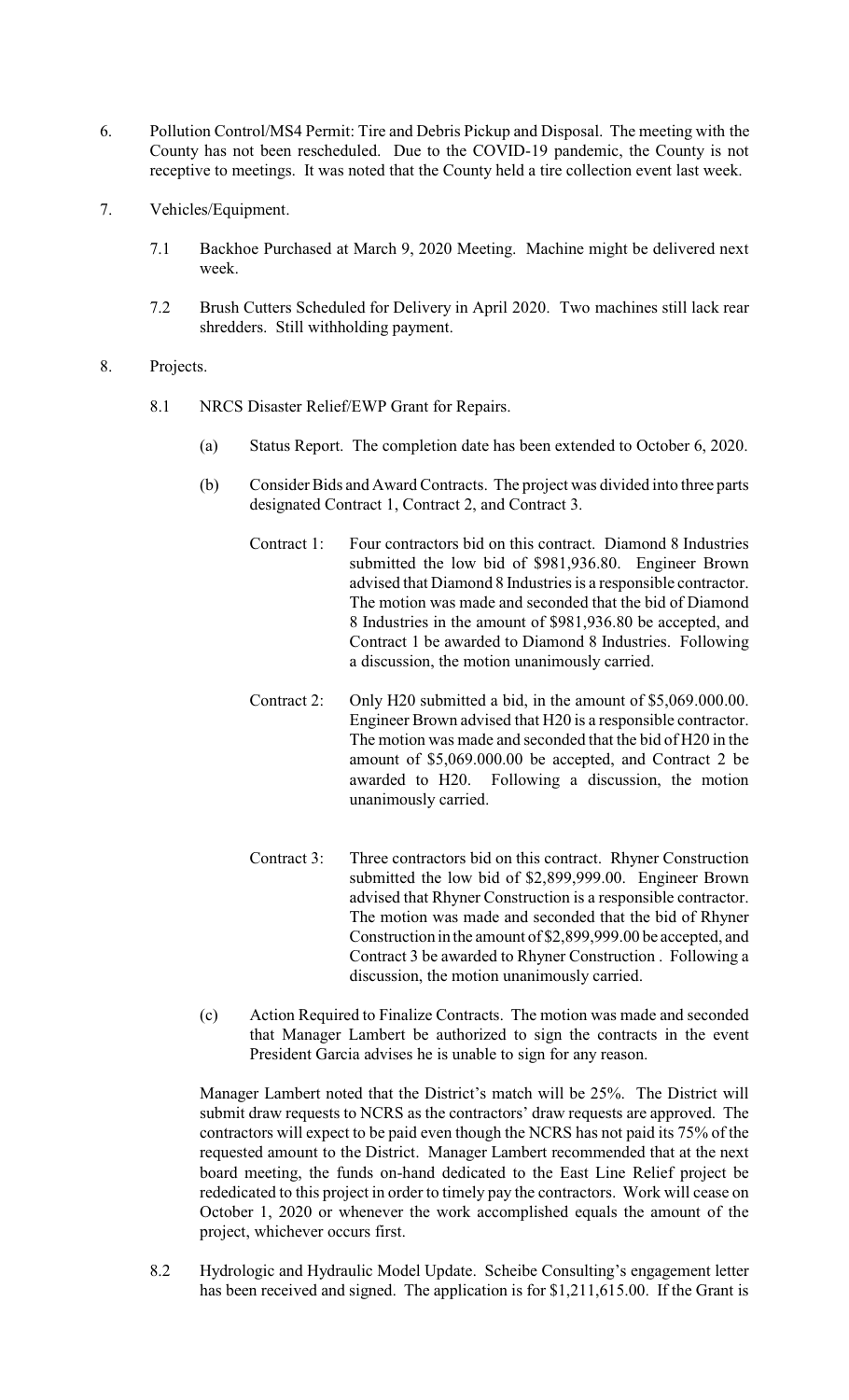approved, the District's match is 10%, being \$160,911.00.

- 8.3 Drain A Improvements Grant. The grant still has not been closed out. No action required of the District at this time.
- 8.4 Drainage Watershed Study (Town of Combes Lead Entity). No report.
- 8.5 Other Projects. None.
- 9. Agreements/Rights-of-Way/Permits/Interlocal Cooperation Contracts.
	- 9.1 Drain U: Amendment of License to Allow Second Down Drain for Idea Academy. Request granted at May 11, 2020 meeting. A draft of the License agreement was prepared and submitted to the engineer handling the project. The license has not been completed because the District has not be provided the name and title of the person who will sign the license on behalf of Idea Academy and has not provided the final plan for the down drain.
	- 9.2 Drain E-1 and Drain E: License for SBCISD for Down Drain for High School Campus Property. No change in status since the March 9, 2020 meeting.
	- 9.3 Drains Crossed by FM 509: Request of Miliary Highway Water Supply Corporation for Waterline to Cross Drains. No change in status since the March 9, 2020 meeting.
	- 9.4 Drain F-West: Request of City of Rio Hondo for Aerial Electric Line Crossing for Water Treatment Plant in Block 257, SBL&WCo. The City delivered the license agreement, signed by AEP, but not signed by the City and without payment of the required fees.
	- 9.5 RM West Drain, a/k/a La Gloria Drain and McMurray Drain: Request of AEP for Down Drain for Substation to Serve Rayos Del Sol Solar Farm. Signed license agreement not submitted to the District. It is anticipated that AEP will wait until Rayos Del Sol is ready to commence construction of the solar farm.
	- 9.6 RM West Drain, a/k/a La Gloria Drain and McMurray Drain: Request of Rayos Del Sol Solar Project, LLC for Road and Collection Line Crossings. Finalized; recorded on June 1, 2020.
	- 9.7 Acciona Energy USA Global, LLC–Request for License Agreement For Aerial and Underground Electric Transmission Line Crossings for La Chalupa Wind Farm. Not finalized.
	- 9.8 East Rio Hondo Water Supply Corporation Request for Waterline Crossings for Acciona Energy Office. Acciona still has not finalized its agreement with ERHWSC. The license agreement will not be submitted and the fees paid until ERHWSC and Acciona have finalized their agreement.
	- 9.9 City of Brownsville-Brownsville Public Utilities Board Proposed 24-inch Diameter Natural Gas Pipeline from Brownsville to Hidalgo County: License Agreement/Easement Agreement for Drain Crossings. Not finalized.
	- 9.10 Drain B-4: AEP Facility in Old San Benito Airport Property in Blocks 6, 7, & 82, San Benito Land & Water Company Subdivision.
		- (a) License Agreement With AEP for Down Drains. No change in status.
		- (b) Amendment of Interlocal with City of San Benito to Provide for Potable Waterline and Sewer Line in Stookey Road Extension. No change in status.
- 10. Donations. Drain A-6: Eduardo Cañas and Carlos Leal Offer to Donate 80 Foot Wide Strip of Land Dedicated as "Drain Ditch ROW" on Plat of Cañas Subdivision [Cab. 1, Page/Slot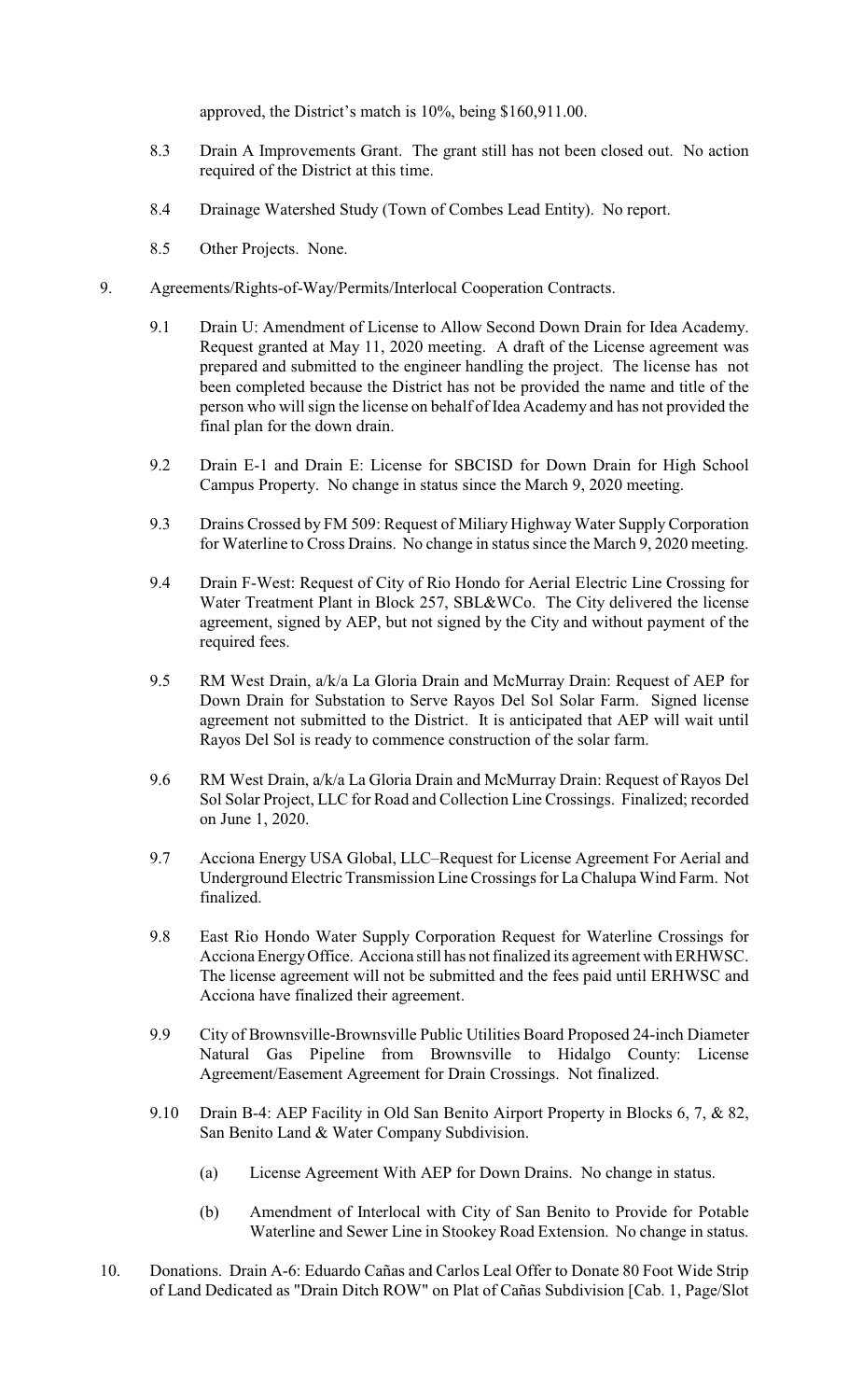48-A, Map Records]. The Board agreed to accept the donation at the May 11, 2020 meeting. Donation not finalized.

## 11. Reports.

- 11.1 Financial.
	- (a) Financial Report for month of May 2020. Presented and reviewed.
	- (b) Financial Report for Fiscal year though May 31, 2020. Presented and reviewed.
- 11.2 Manager. Cyber Security Awareness Training (June 14, 2020 deadline). Everyone required to be trained has completed the training.
- 11.3 Attorney. *Cameron County Drainage District No. 3 and Cameron County Irrigation District No. 2, et al. vs. City of San Benito*. Still waiting on the Court of Appeals to render its decision.
- 11.4 Engineer. All matters discussed under other Agenda items.
- 11.5 Drain Supervisor. Report of work accomplished in the month of May 2020 presented.
- 11.6 City of San Benito. No one appeared on behalf of the City.
- 12. Payment of Accounts, Wages, and Directors' Services.
	- 12.1 The motion was made and seconded that issuance of the following checks between the May 11, 2020 meeting and this meeting be ratified:

| \$29,155.96<br>Payroll [05/14/2020]                 |
|-----------------------------------------------------|
|                                                     |
| \$602.77<br>Employee Wage Withholding-Child Support |
| \$750.00<br>Flat Repairs                            |
| \$178.68<br>Postage Meter Rental                    |
| \$29,084.67<br>Payroll [05/28/2020]                 |
| Employee Wage Withholding-Child Support<br>\$602.77 |
| \$60,449.52                                         |
|                                                     |

Following a discussion, the motion unanimously carried.

## 12.2 The motion was made and seconded that the following checks be issued:

| $12743$ : AFLAC                            | Health Insurance                  |             |
|--------------------------------------------|-----------------------------------|-------------|
|                                            |                                   | \$50.31     |
| 12744 : Alamo Distribution                 | Tools                             | \$201.32    |
| 12744 : Alamo Distribution                 | Tools                             | \$201.32    |
| 12745 : Allstate Insurance Co.             | Insurance                         | \$74.67     |
| 12746 : Amigo Bolt & Supply                | Machine Repair                    | \$166.70    |
| 12747 : AT&T Mobility                      | Wireless Phone                    | \$205.69    |
| 12748 : Blue Cross & Blue Shield           | Health Insurance                  | \$14,388.90 |
| 12749 : Cameron Appraisal District         | Quarterly Assessment              | \$9,952.25  |
| 12750 : Cameron County Irrigation Dist. #2 | Reimbursement                     | \$11,739.64 |
| 12751 : Dainamik                           | <b>GPS</b> Monitoring             | \$3,825.00  |
| 12752 : East Rio Hondo Water Supply Corp.  | Office/Shop/Warehouse: Water Bill | \$73.16     |
| 12753 : Gigabit Communications             | Uverse/Internet                   | \$200.00    |
| 12754 : Grajale's Tire Shop                | Flat Repairs                      | \$15.00     |
| $12755$ : H & V Equipment                  | Machine Repair                    | \$4,867.32  |
| 12756 : Nelda Hernandez                    | Janitorial                        | \$418.15    |
| 12757: Hollon Oil Company                  | Hyd Oil                           | \$1,219.40  |
| 12758 : Holt Company of Texas              | Machine Repairs                   | \$225.32    |
| 12759 : John Deere Financial               | Machine Repair                    | \$2,254.83  |
| 12760 : J & J Tire & Auto                  | Auto Repairs                      | \$752.00    |
| 12761 : Sonia Lambert                      | Phone Allowance                   | \$125.00    |
| 12762 : Lincoln National Life              | Life Insurance                    | \$216.48    |
| 12763 : Matheson Tri-Gas                   | Acetylene/Oxygen                  | \$123.96    |
| 12764 : Matt's Cash & Carry                | Drain Repairs                     | \$137.10    |
| $12765$ : McCoy's                          | Drain Repairs                     | \$71.64     |
| 12766 : Office Depot                       | Headset                           | \$108.24    |
|                                            |                                   |             |